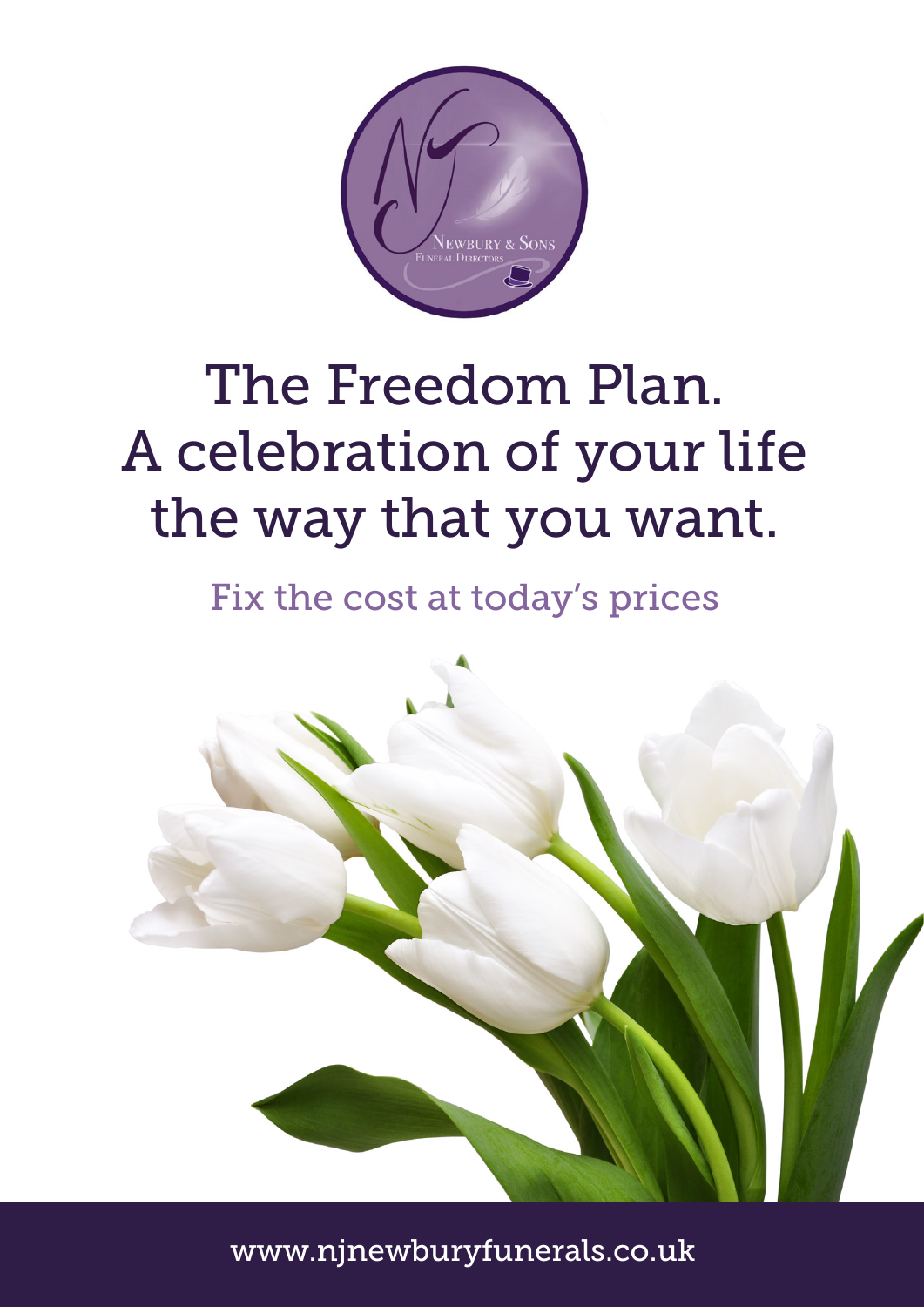

## A Message from Prosperous Life

At Prosperous Life we believe in going above and beyond what our customers expect. We are committed to treating every customer with integrity and honesty.

Our primary aim is that our customers and their families feel a sense of care. By taking out a Freedom prepaid funeral plan you can be assured that you have done something special for your loved ones.

We are extremely proud to be able to say that with a nationwide coverage of over 1,000 funeral directors, our funeral plans are providing customers and their families, with not only a sound financial investment, but also peace of mind.

Many of our funeral directors are family-run independent businesses and local families have been trusting them for generations to take care of them and their families when the time comes.

The Prosperous Life Freedom Plan allows you, the customer, to take control of the future and to work with your preferred funeral director to create a plan that is right for you. However intimate or extravagant you want the celebration of your life to be, we believe the choice should be yours.



### The Prosperous Life Freedom Plan

We believe that our customers should have the opportunity to create the funeral that they want.

At Prosperous Life we believe that funeral directors are at the heart of creating funeral plans that our customers are happy with.

We understand that for many people a funeral director is a big part of their community.

Our carefully selected funeral directors will work with you to create the funeral that you want. Our Freedom plan allows you and your funeral director:

- To work to a budget that suits you, while still fixing the costs at today's prices.
- To have the flexibility to add to the plan later.
- To guarantee that you have selected the funeral director you are happy with.
- Agree how much of a contribution you wish to allow for third party costs.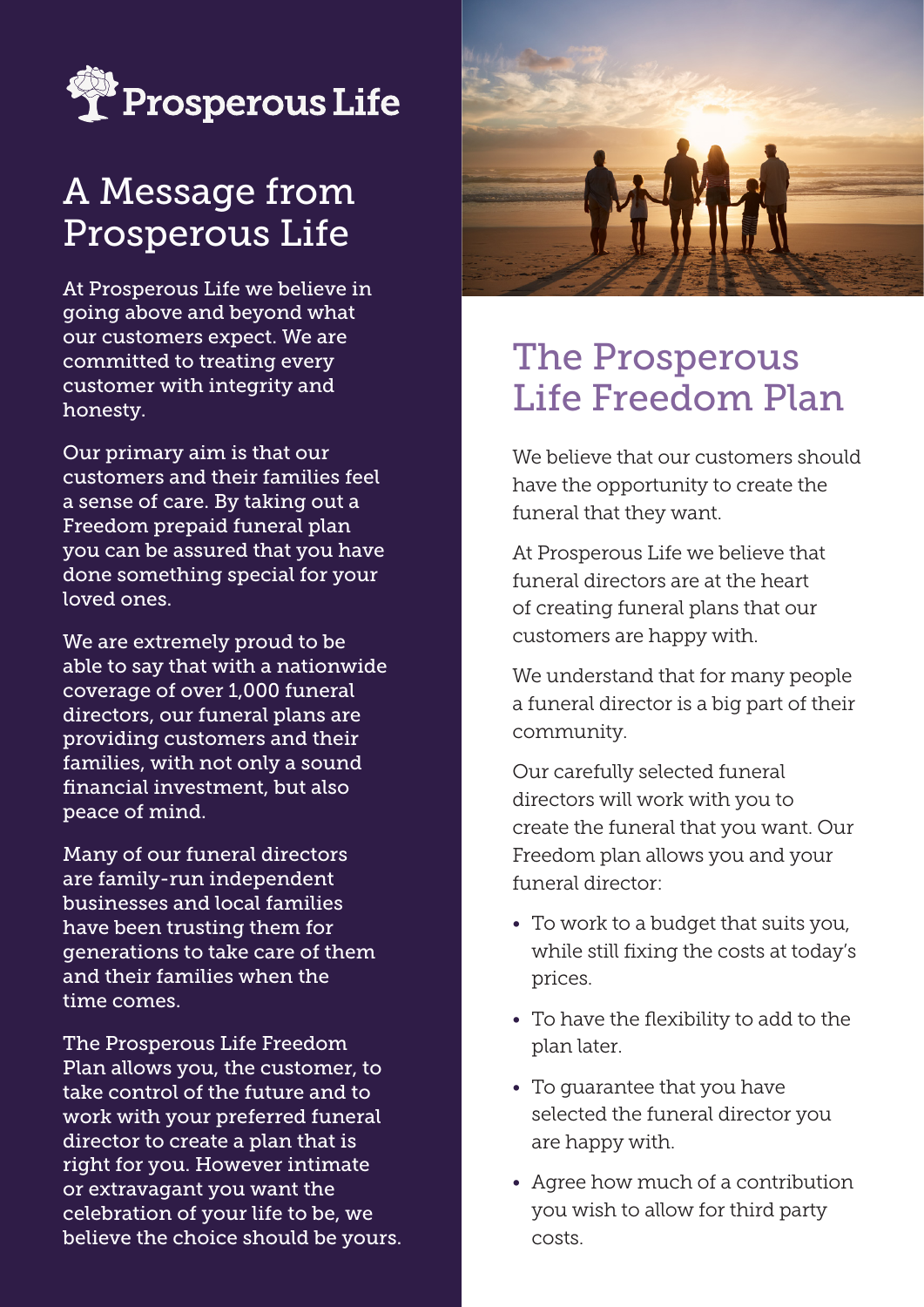## The Rising Cost of Funeral Plans in the UK

The total cost of dying is at an all time high of £9,263\* and this figure is only set to grow. \*This includes the funeral, plus professional fees and send-off costs.



\*\*based on historical data to market data to 2020 and Prosperous Life Projections

## Financial Troubles | Emotional Cost

For 14% of families, finding the money to pay for the funeral they organised caused them notable financial problems.

On average, they had to find almost £1,800 to cover the costs.

### Here's how these families dealt with the financial concern:

| Took money from savings or investments      | 38% |
|---------------------------------------------|-----|
| Put the outstanding amount on a credit card | 25% |
| Borrowed money from a friend/relative       | 25% |
| Sold belongings to cover the cost           | 17% |
| Paid the funeral director in instalments    | 16% |
| Borrowed money from a loan provider         | 13% |
| Subsidy from government or local authority  | 9%  |
| Other                                       | 6%  |
| Can't remember                              | 3%  |
|                                             |     |

Less than 1% of the UK know what their loved ones funeral wishes actually are, meaning 99% of the funerals in 2020 may not have been exactly what the deceased wanted.

### This survey shows the most common wishes that we didn't know:

| Whether they want burial or cremation                              | 55% |
|--------------------------------------------------------------------|-----|
| Religious or non-religious service                                 | 41% |
| Location of their preferred place of rest                          | 32% |
| Whether they wanted their ashes scattered,<br>interred or disposed | 29% |
| Their preferred funeral director                                   | 27% |
| Their preference of any music/readings                             | 26% |
| Which type of coffin or casket                                     | 16% |
| What type of flowers they wanted                                   | 13% |